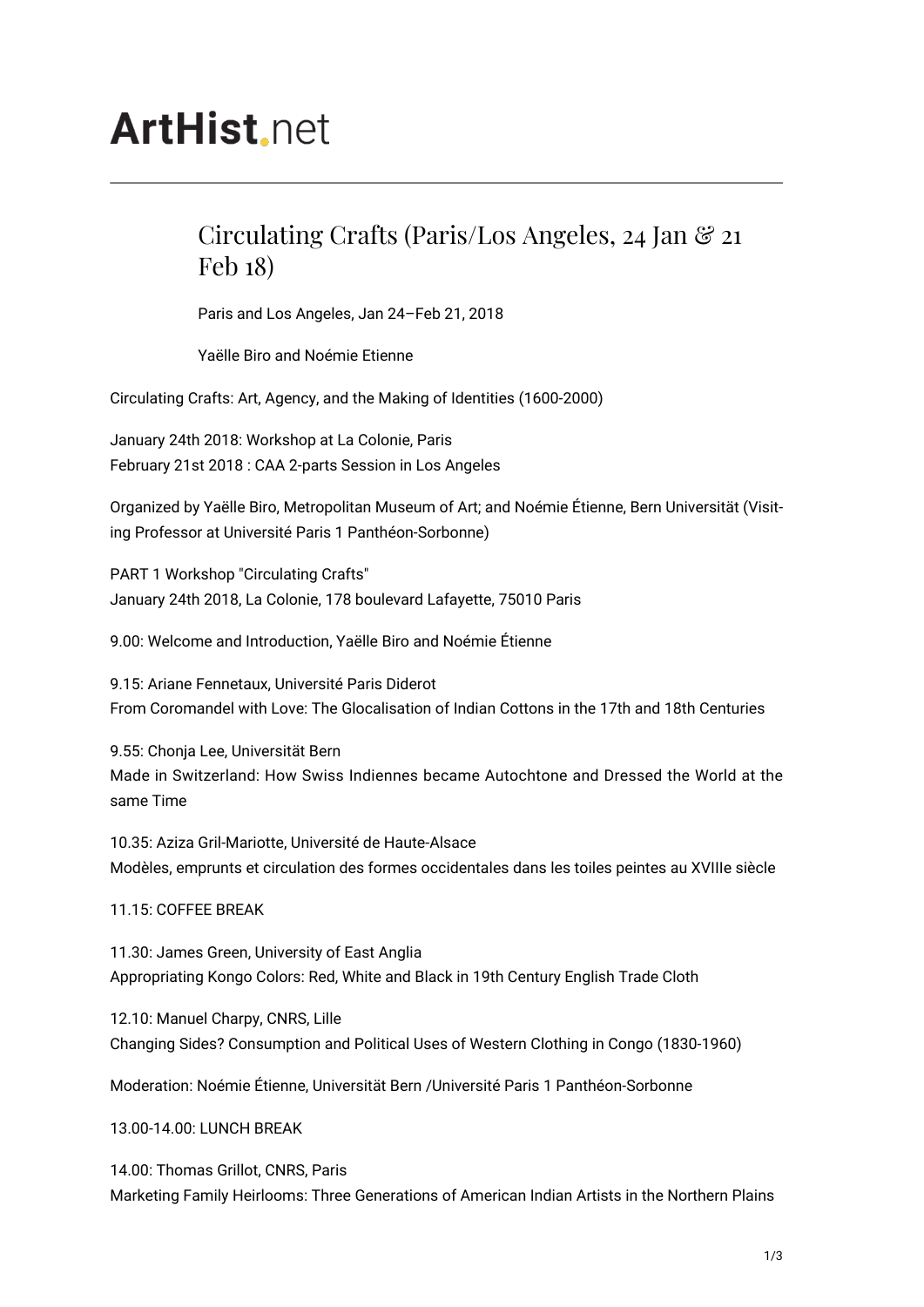14.40: Rémi Labrusse, Université Paris-Nanterre Hybridité et identité en Algérie à la veille de l'invasion française : Le cas du palais du Bey de Constantine

## 15.20: COFFEE BREAK

15.35: Julien Volper, Tervuren Museum Du Bénin à l'Inde en passant par le Congo. Origines, influences et voyages d'objets africains du XIXème et du XXème siècles

16.15: Jonathan Fine, Ethnologisches Museum, Berlin Crafting Culture: The Co-Production of "Bamum" Art in the 1920s

16.55: Gaëlle Beaujean, Musée du quai Branly - Jacques Chirac Sirène, vierge, charmeuse de serpent et Atlantique

17.35-18.00: DISSCUSSION

Moderation: Yaëlle Biro, Metropolitan Museum of Art

Participation to the workshop is free, open to all, without registration.

PART 2. Conference Panels "Art, Agency, and the Making of Identities (1600-2000)" February 21st 2018, CAA, College Art Association Convention Center, 1201 S Figueroa St, Los Angeles, CA 90015

Panel I, 2:00-3:30pm, Room 405

Helen Glaister, SOAS, University of London/Victoria and Albert Museum, London The Picturesque in Peking – European Decoration at the Qing Court

Dorothy Armstrong, Royal College of Art/Victoria and Albert Museum, London A Transnational Loop: Pakistan's Repossession of the Oriental Carpet Imaginary and its Production

Tingting Xu, University of Chicago The Rivers Folded: Souvenir Accordion Panoramas in the Late Nineteenth-century Global Tourism

Karen E. Milbourne, Smithsonian National Museum of African Art Lozi Style: King Lewanika and the Marketing of Barotseland

Panel II, 4:00-5:30pm, Room 409A

Ashley V. Miller, UC Berkeley 'What is Colonial Art, and Can it be Modern?': Moroccan Modernisms at the Art Deco Exposition in Paris, 1925

Victoria L. Rovine, University of North Carolina A Wider Loom: Textiles and Colonial Politics of Authenticity in the Soudan Français